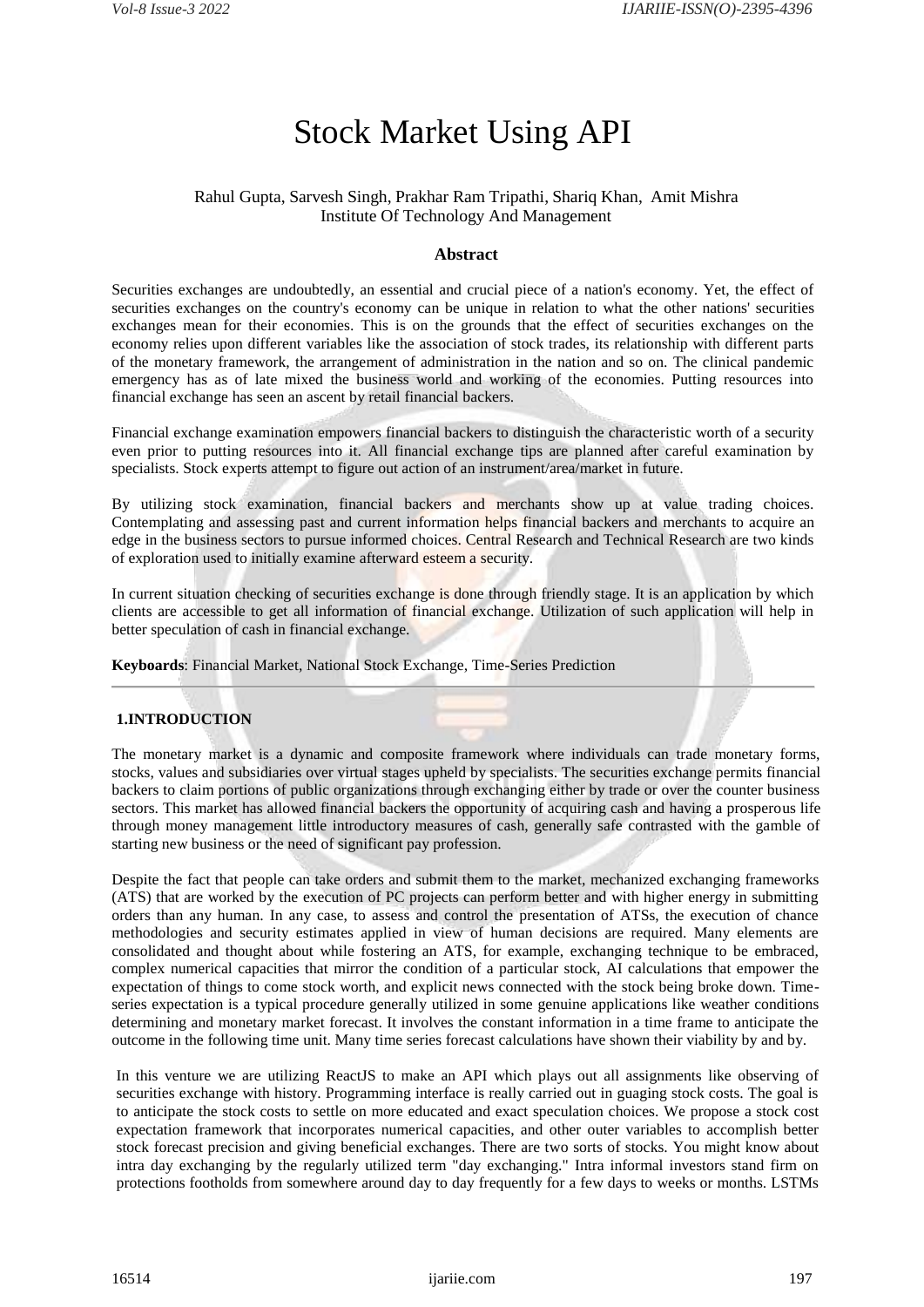are extremely strong in succession expectation issues since they're ready to store past data. This is significant for our situation in light of the fact that the past cost of a stock is vital in foreseeing its future cost. While anticipating the real cost of a stock is a difficult ascension, we can fabricate a model that will foresee whether the cost will go up or down.

## **2. LITERATURE REVIEW**

**Gupta, A., & Singhal, R. (2021)** cited in their paper "The effect of Coronavirus on advanced installment administrations at towns and towns" that after the event of Coronavirus there is an incredible lift in the use of computerized installments among the towns and towns individuals in their organizations as well as while having any sort of money related exchange. They examined that there was an expansion in the consciousness of advanced installment applications among individuals who were confronting difficult situations due to nonmanaging of business due to secure or because of the support of social removing, individuals feared contacting cash consequently to make due in the tough time they broke down the need and expanded the utilization of versatile installment applications into their regular routines.

**Kochhar Khyati (2017)** discussed "A Study on Role of NSE in Capital Market. The piece of the general business of the currency market, esteem market, and subordinate market of NSE were assessed by the subject matter expert and examinations the example illustration of different segments of the market. In the investigation, it was found that the example of the market capitalization of the currency market was extended by 59.1% from the year 2013-2015 which depicts that there was high improvement in the capital market during that period. The expert furthermore separated that during that time monetary sponsor were quicker on placing assets into values and in F&O. However, the it was decreased by 42.6% to trade cash worth of F&O. It was moreover seen by her that during 2013-14 NSE was the market boss to the extent that volumes in the currency market, cash subordinate and worth auxiliary and besides in 2014-2015".

## **3.PROBLEM DEFINITION**

In current situation observing of securities exchange is done through friendly stage. Also, here we need to foster an application by which client are accessible to get all information of financial exchange. Our API is able to convey data like stock accessibility, stock cost and deal buy esteem additionally and so on. Time Series estimating and displaying assumes a significant part in information investigation. Time series examination is a specific part of measurements utilized broadly in fields like Econometrics and Operation Research. Time Series is by and large generally utilized in insightful and information science. Stock costs are unstable in nature and cost relies upon different variables. The primary point of this venture is to foresee stock costs utilizing Long transient memory (LSTM).

## **4.METHODOLOGY**

#### **4.1 Key Points to Consider When Building a Stock Market App**

## **(A) Have a plan to secure your application**

One of he high-need contemplations as far as stock exchanging application advancement is having command over the cycle where the application will assemble and utilize touchy data.

Here are a few stages that we follow to guarantee total security of your application –

• Consolidation of multifaceted verification framework, bank-grade encryption, and cutting edge firewalls

- Execution of continuous danger knowledge to stay on top of the dangers.
- Embracing 'consistence as code' for the fuse of consistence testing and security in the CI/CD course of events.
- Protecting of utilization programming connection points.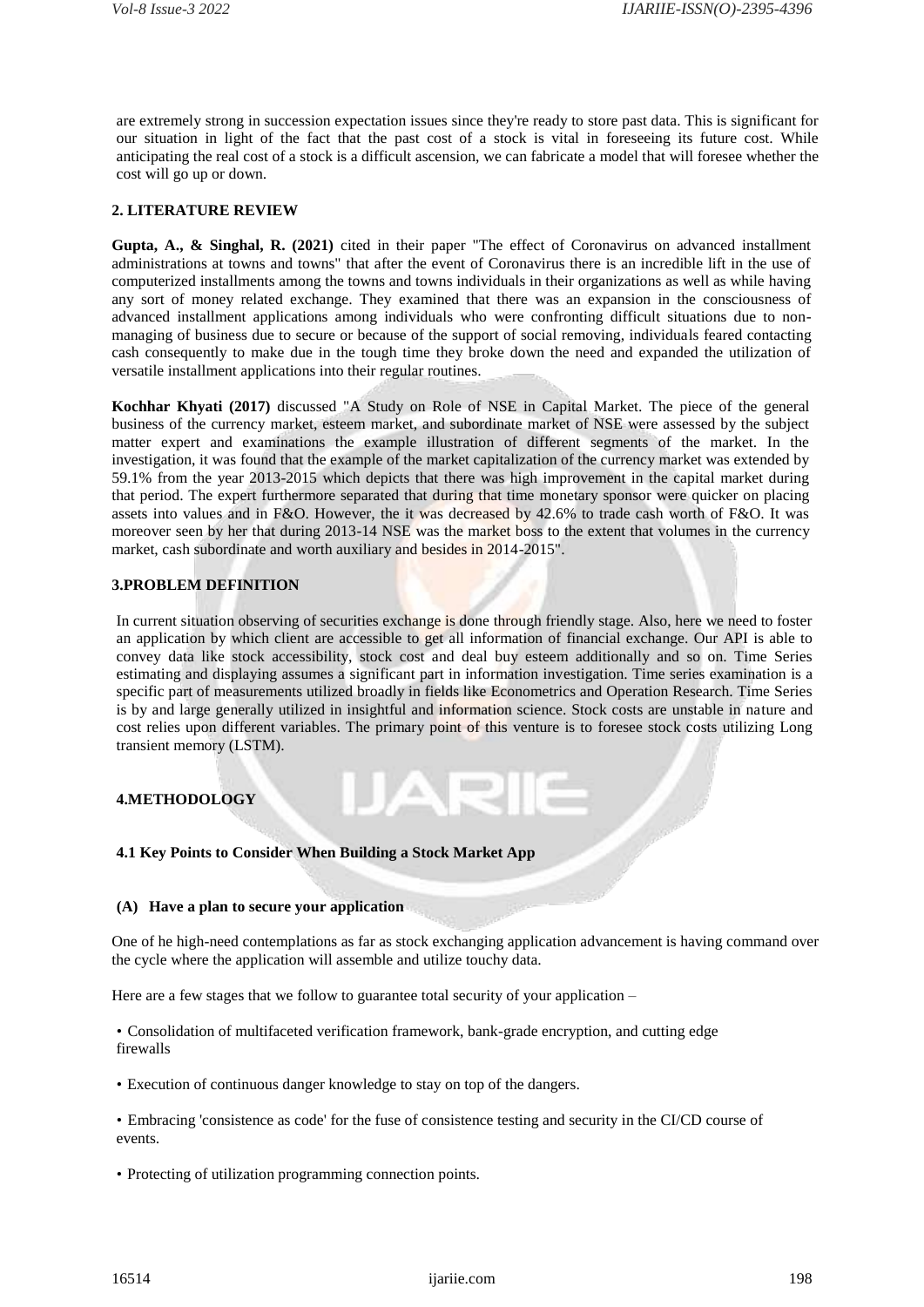• Conclude APIs that are suitable for a high-recurrence exchanging programming.

• The advancement of a stock exchanging application comes stacked with a few specialized difficulties. The response to these issues by and large lies with the reconciliation of outsider APIs. Be that as it may, it is vital to know which APIs to use in your application on the ground of safety and versatility.

## **(B) Create a user-friendly interface**

• A stock exchanging application is, ordinarily, loaded up with information of different nature - text, picture, insights, numbers, and so on. It turns out to be critical to not allow your application to turn into an instance of data over-burden - one that switches off clients who are not as enthused about stock exchanging as their vigorously contributed partners.

• What we suggest is having a UI/UX plan that is good for a fast in and out time (on the initial not many screens) and afterward save the itemized pages for after the second or third snap.

#### **4.1 Features of the App**

#### **User profile**

Clients ought to be given the choice to save their own data and inclination connected with warnings

#### **Search**

In your stock exchanging application for financial backers, your clients ought to be given the choice to look for dynamic stocks and their current rate on the lookout.

#### **Analytic**

The securities exchange members would see the value in the amazing chance to take a gander at the insights and examinations the outcome of their exchanges, exchanges, and so forth.

### **5.APPLICATIONS / CONCLUSION/ FUTURE SCOPE**

#### **5.1Applications**

1.Prediction of market

2.Monitoring of stocks

#### **5.2Conclusion**

In this task, we are foreseeing shutting stock cost of some random association, we fostered an application programming connection point for anticipating close stock cost involving LMS and LSTM for forecast. We have applied datasets having a place with Google, Nifty50, TCS, Infosys and Reliance Stocks and accomplished above 95% exactness for these datasets.

#### **5.3Future Scope**

- $\triangleright$  We need to expand this application for foreseeing cryptographic money exchanging
- $\triangleright$  We need to add feeling examination for better investigation.

#### **REFRENCES**